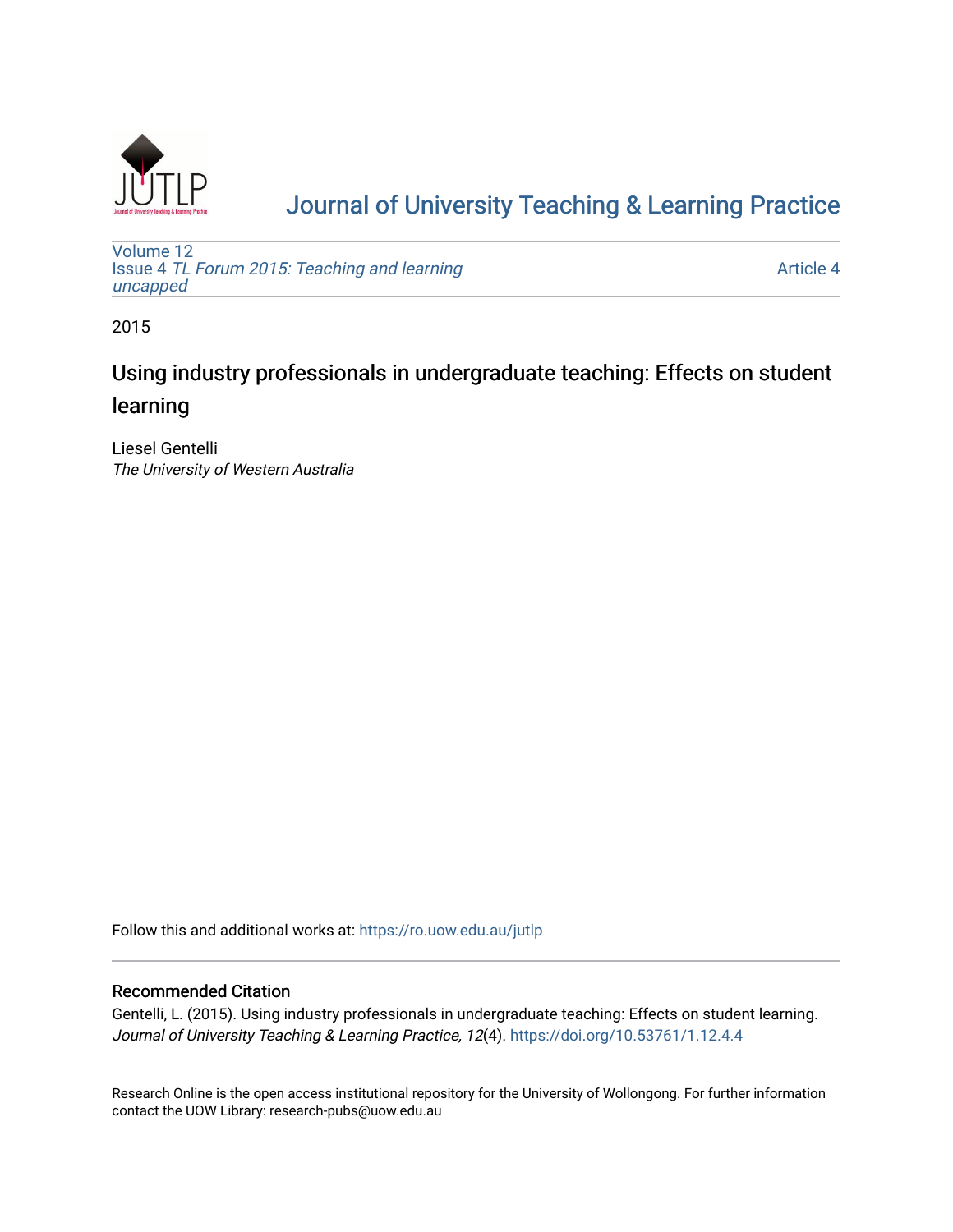# Using industry professionals in undergraduate teaching: Effects on student learning

# **Abstract**

Universities are increasingly emphasising and utilising close ties with industry and industry professionals to keep up with the changing role of universities in society, from centres of learning to centres training graduates to be job-ready. This study investigates the effect of the utilisation of guest lecturers, specifically practicing industry professionals, and the related impact of limited small group discussion and continuity between lectures on undergraduate student learning. Two hundred and seventeen students were surveyed, 38 prior to and 179 after the addition of five full-cohort tutorials to the unit curriculum. These tutorials were added to assess the impact of tutorials on students' perceptions of the unit for future implementation of small group tutorials. The survey investigated student perceptions of the benefits of a lecture/tutorial style unit and those of a seminar series style unit. It was found that students recognise the importance of both industry professionals as lecturers and small group discussion in tutorials, which are not always compatible. As a result, recommendations for a compromise between the two unit formats are given, in order to take advantage of the benefits of both styles of teaching for student learning. This study has implications for any subject with close ties to industry, where a seminar series from a diverse range of professionals may be seen as a more desirable way to introduce undergraduate students to the subject area.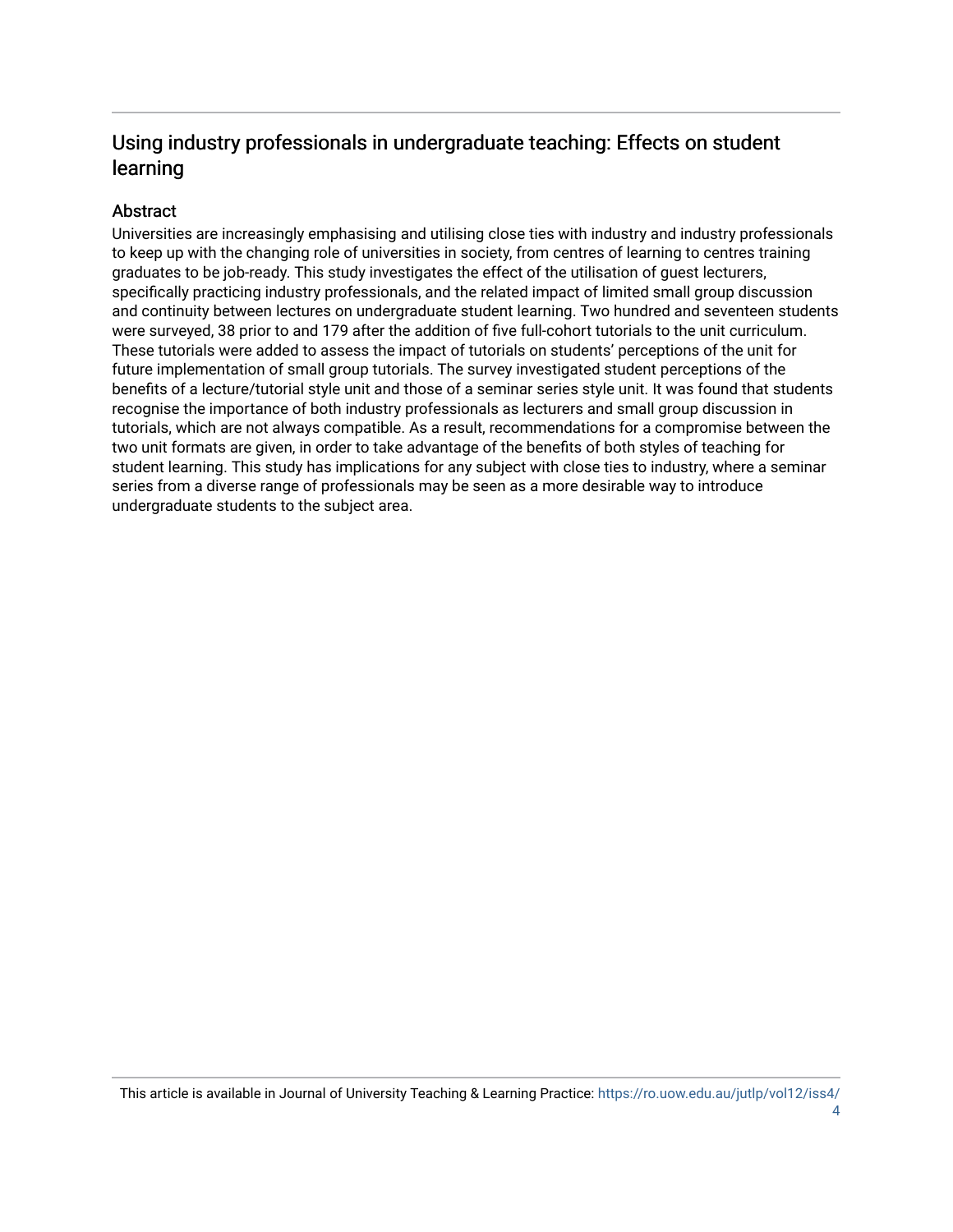

# [Journal of University Teaching & Learning Practice](https://ro.uow.edu.au/jutlp)

[Volume 12](https://ro.uow.edu.au/jutlp/vol12) Issue 4 [TL Forum 2015: Teaching and learning](https://ro.uow.edu.au/jutlp/vol12/iss4)  [uncapped](https://ro.uow.edu.au/jutlp/vol12/iss4)

[Article 4](https://ro.uow.edu.au/jutlp/vol12/iss4/4) 

2015

# Using industry professionals in undergraduate teaching: Effects on student learning

Liesel Gentelli The University of Western Australia

Follow this and additional works at: [https://ro.uow.edu.au/jutlp](https://ro.uow.edu.au/jutlp?utm_source=ro.uow.edu.au%2Fjutlp%2Fvol12%2Fiss4%2F4&utm_medium=PDF&utm_campaign=PDFCoverPages) 

## Recommended Citation

Gentelli, L. (2015). Using industry professionals in undergraduate teaching: Effects on student learning. Journal of University Teaching & Learning Practice, 12(4). [https://ro.uow.edu.au/jutlp/vol12/iss4/4](https://ro.uow.edu.au/jutlp/vol12/iss4/4?utm_source=ro.uow.edu.au%2Fjutlp%2Fvol12%2Fiss4%2F4&utm_medium=PDF&utm_campaign=PDFCoverPages) 

Research Online is the open access institutional repository for the University of Wollongong. For further information contact the UOW Library: research-pubs@uow.edu.au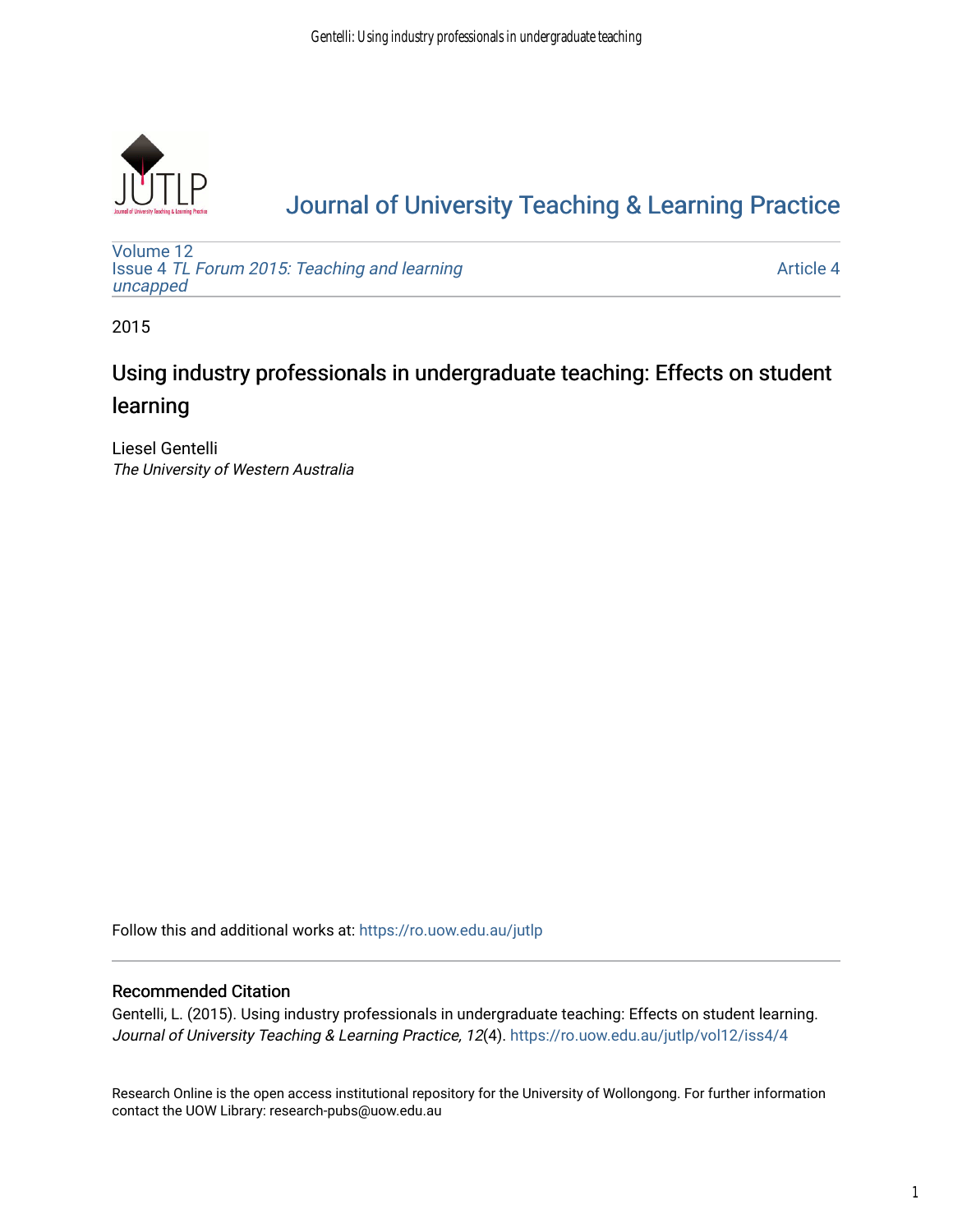# Using industry professionals in undergraduate teaching: Effects on student learning

# Abstract

Universities are increasingly emphasising and utilising close ties with industry and industry professionals to keep up with the changing role of universities in society, from centres of learning to centres training graduates to be job-ready. This study investigates the effect of the utilisation of guest lecturers, specifically practicing industry professionals, and the related impact of limited small group discussion and continuity between lectures on undergraduate student learning. Two hundred and seventeen students were surveyed, 38 prior to and 179 after the addition of five full-cohort tutorials to the unit curriculum. These tutorials were added to assess the impact of tutorials on students' perceptions of the unit for future implementation of small group tutorials. The survey investigated student perceptions of the benefits of a lecture/tutorial style unit and those of a seminar series style unit. It was found that students recognise the importance of both industry professionals as lecturers and small group discussion in tutorials, which are not always compatible. As a result, recommendations for a compromise between the two unit formats are given, in order to take advantage of the benefits of both styles of teaching for student learning. This study has implications for any subject with close ties to industry, where a seminar series from a diverse range of professionals may be seen as a more desirable way to introduce undergraduate students to the subject area.

This article is available in Journal of University Teaching & Learning Practice: [https://ro.uow.edu.au/jutlp/vol12/iss4/](https://ro.uow.edu.au/jutlp/vol12/iss4/4) [4](https://ro.uow.edu.au/jutlp/vol12/iss4/4)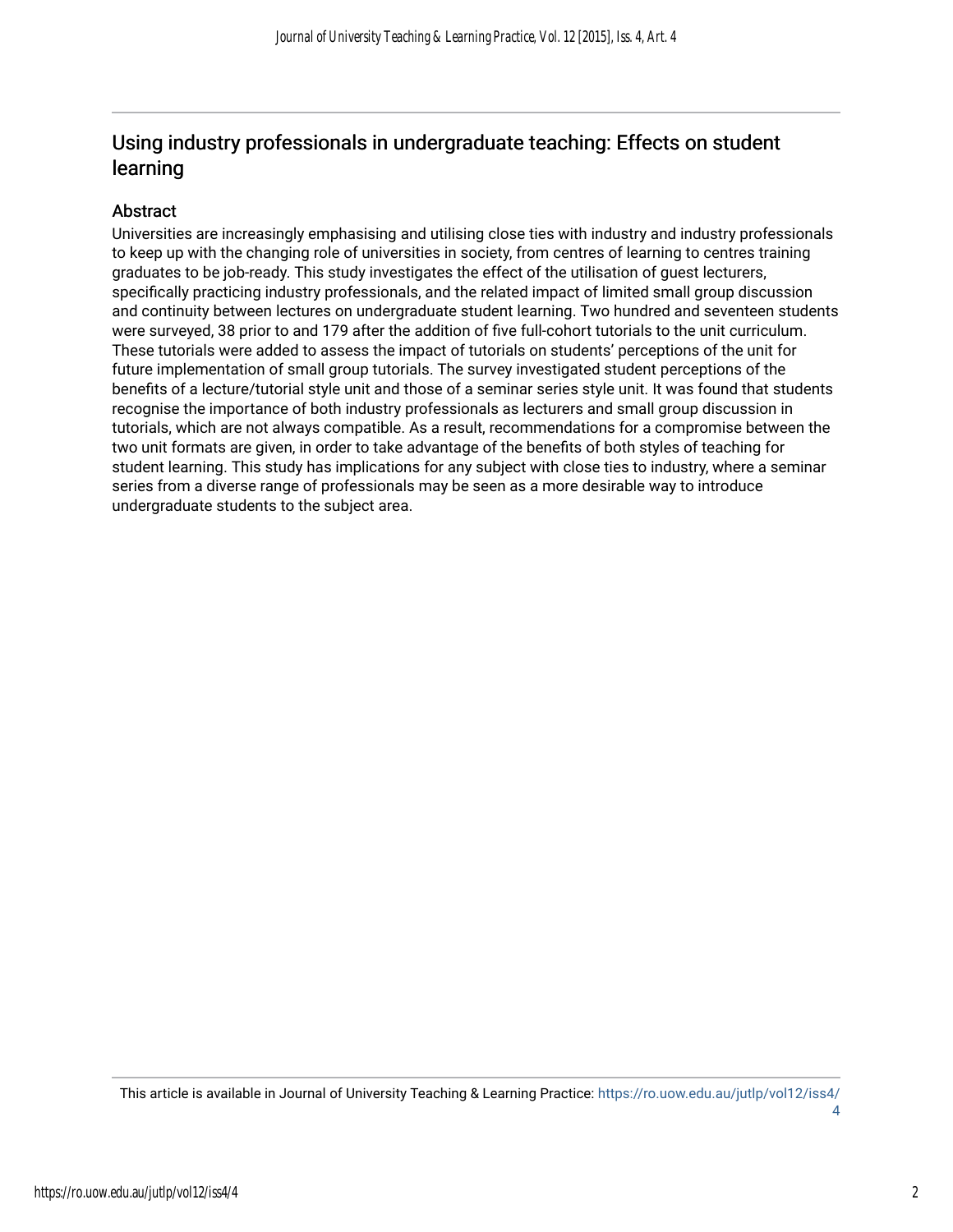# **Introduction**

Tutorials are a common complementary method of achieving student engagement with material covered in lectures, as students achieve deeper understanding by being involved in small group discussions. However, in an attempt to provide students with a taste of everything the industry has to offer, the Centre for Forensic Science at the University of Western Australia has until 2014 conducted its undergraduate unit, *Mysteries of Forensic Science*, as a series of seminars by current industry professionals. This approach was implemented initially as a good opportunity to expose undergraduate students to many fields of forensic science from practising industry professionals. While links between universities and industry are largely seen as beneficial, particularly in research and development, simply inserting industry professionals into the role of undergraduate teacher may not be an effective way to introduce students to a subject area.

In 2014 it was decided to introduce tutorials to the unit, to provide students with an opportunity to discuss and clarify material covered in lectures, as well as to allow for continuous feedback both from the teacher and peers. However, the desire to retain the diversity of industry professionals as speakers meant that only five tutorials could be introduced over the semester, with the entire cohort of students in attendance at each. It seemed that the lecture/tutorial format and the seminar series were incompatible.

The purpose of this study was to evaluate an undergraduate unit taught almost entirely by industry professionals and the effect this had on student learning. Further, recommendations for the further restructuring of the unit for 2015 have been made based on student feedback, and are applicable to any undergraduate course having close ties to industry, and considering utilising these ties to expose undergraduate students to industry professionals.

# **Background**

### **Lecture/tutorial format**

The traditional, didactic format of lecturing in university teaching has been defined as "…the continuous exposition by one person for approximately 50 minutes to a largely passive recipient audience." (Butler, 1992). This form of information dissemination has been the principal mode of conveying information to large audiences since the beginning of history, and continues to be the most common method of teaching adults (Bligh, 1972). The reasons for this are many, and mostly have to do with the economy of lecturing. In terms of time and university funding, a single lecture to a large group is far more economical, from the perspective of a university (Costin, 1972). Depending on the objectives of the lecturer, lecturing can be an effective method of teaching, having been found to be as effective as any other form of information dissemination (Bligh, 1972). However, if the objective of the lecturer is to go further than the simple dissemination of knowledge, into promoting thought, changing attitudes, or teaching behavioural skills, lecturing has been found to be relatively ineffective, due to its passive nature (Bligh, 1972).

In order to augment lectures to achieve information dissemination as well as the promotion of thought, change of attitudes and teaching of behavioural skills, other approaches to teaching need to be included (Brown, 1989, p. 458). This augmentation can be included in the lecture itself, involving some form of student participation, at the very least by providing students with a printed handout (Butler, 1992), and ideally by presenting a completely interactive lecture (Steinart & Snell, 1999). However, the most commonly used augmentation to lectures, for the purposes of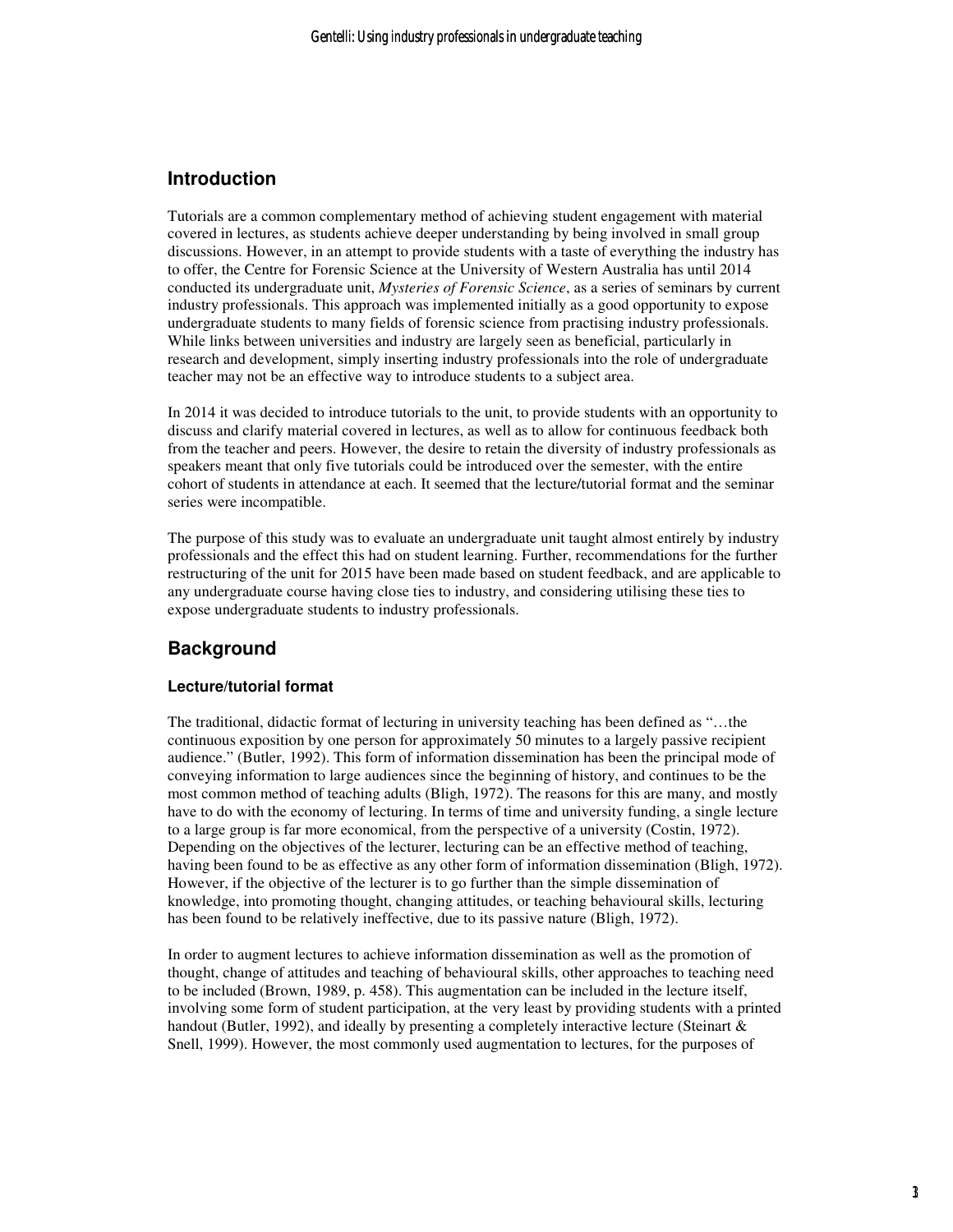providing student interaction and participation in small group discussions, is the tutorial (Sweeney, O'Donoghue & Whitehead, 2004). Tutorials give students the opportunity to practise and apply their learning, and motivate students to think creatively about issues raised in lectures (Keddie & Trotter, 1998; Sharma, Millar & Seth, 1999; Widdison & Pritchard, 1995). Tutorials also give teachers an opportunity to continuously check students' understanding through student feedback (Dawson, 1998; Race, 2001). This interaction is argued to be vital to the students' learning process (James, 1978), as the teacher becomes a facilitator to learning, in contrast to the more traditional, didactic role of the lecturer (Cox, Clark, Health & Plumpton, 2000; Gremler, Hoffman, Keaveney & Wright, 2000; Hake, 1998; Margetson, 1999). Attendance at tutorials has been found to improve student learning. For example, Sharma, Mendez and O'Byrne (2005) saw a marked improvement in exam results from students who attended tutorials, particularly in exam questions that were deemed qualitative concept questions.

For the purposes of this study, the lecture/tutorial format is considered as the 'traditional' university teaching model, specifically involving a weekly lecture and a weekly tutorial (Dowling, Godfrey & Gyles, 2003). The lecture is in the form of a large group didactic lecture, in which key information is disseminated, while the tutorial facilitates small group discussion on the information presented in the lecture. Along with this traditional lecture/tutorial format, are related resources available to students, specifically lectures recorded and available online, a unit reader or textbook, and frequent feedback from a familiar tutor. With the vast majority of undergraduate courses taught in this format, students come to expect the format and associated resources in all of their units.

#### **University-industry links**

Universities worldwide are adapting to a demand for relevant, real-world, industry-based research, training and education. As part of the commercialisation and commodification of universities due to a shift from universities as elite institutions to mass recruiters, a significant point of university branding and marketing is work-integrated learning (WIL) and job-ready graduates (Ali-Choudhury, Bennett & Savani, 2008). The importance of work-integrated learning is increasing in universities at the expense of purely disciplinary-based education, as employers demand industry ready graduates (Harman, 2004). In most cases, this is reflected in university-industry collaborations in graduate research and education rather than undergraduate, with increasing links to industry found to be a positive for graduate research students (Harman, 2004). To date, very little study has been done on the effects of university-industry links in undergraduate teaching and learning.

From the point of view of industry, new knowledge and technologies cannot always be developed in-house due to the fast pace required of such developments to keep a particular commercial organisation competitive. The attainment of such knowledge and technologies from external sources such as universities has long been identified as beneficial to a firm in a competitive industry (Conner & Prahalad, 1996; Hamel, 1991). The more competitive the industry, the less time and resources a firm can spend on developing and innovating new ideas and technologies (Lambe & Spekman, 1997; Swan & Allred, 2003). The link between universities and industry can be crucial to a firm's success, and is increasingly used in industry (Mowery & Shane, 2002; Perkmann & Walsh, 2007). Industry partners who utilise university collaborations have been found to not only value the finished product, that is, the university-developed technology, but also the capacity building and learning which is facilitated by the industry-university relationship (Perkmann & Walsh, 2007).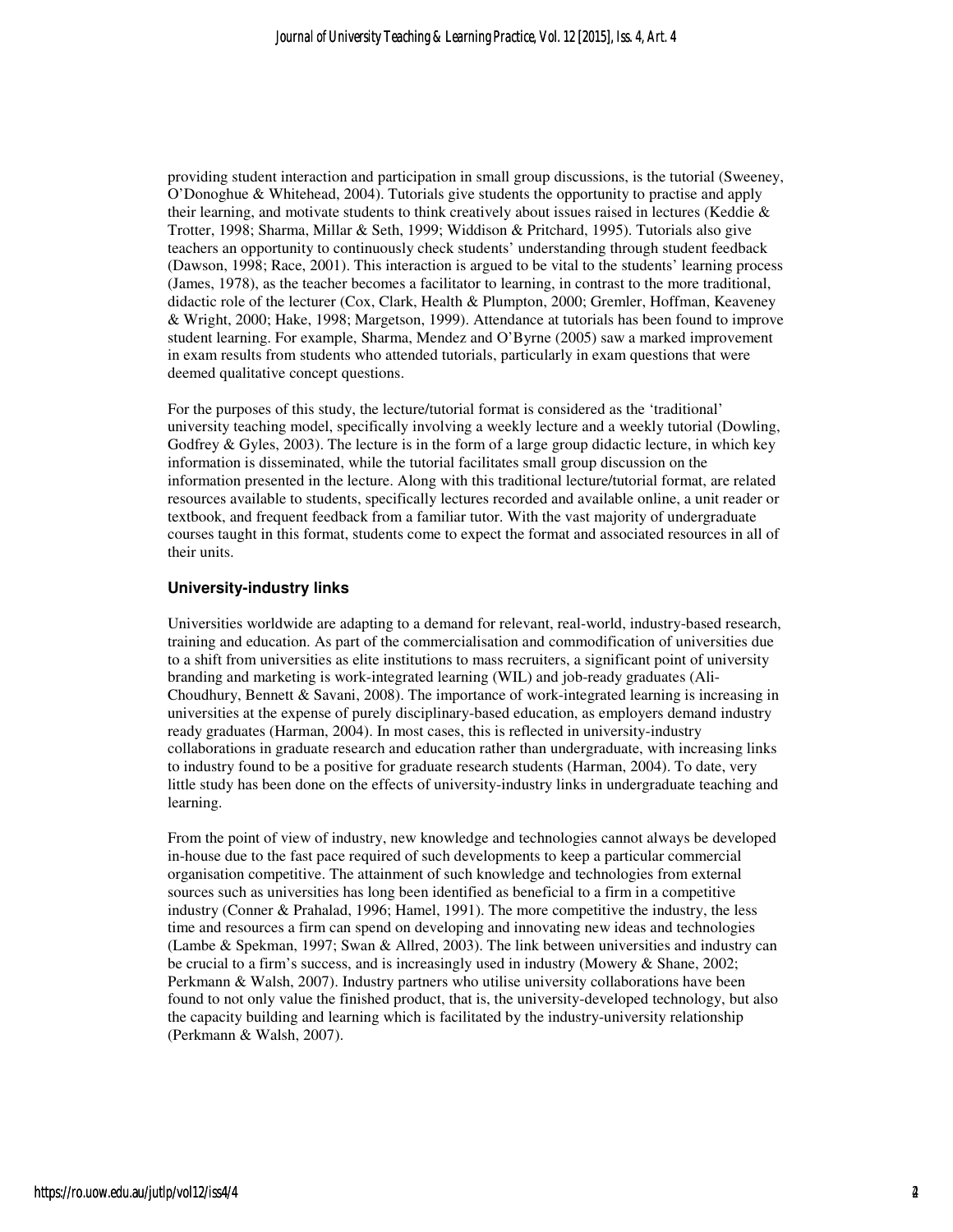In terms of research, universities and industry collaboration in research commercialisation is becoming more and more common, from a peripheral activity to an important source of major funding for universities, when government funding of research may be in decline (Bokor, 2012; Cyert & Goodman, 1997; Meyer-Krahmer and Schmoch, 1998). It has been found that apart from securing additional research funding, universities highly value the bi-directional exchange of knowledge with researchers in industry (Meyer-Krahmer & Schmoch, 1998). Links between university and industry are also of benefit to students, particularly research students, as it has been found that research students who have collaborated with industry partners benefit from industry funding, professional development opportunities and better access to training, equipment and supervision (Harman, 2004). For example, in an initiative designed by government to produce industry-ready research graduates, make graduates more attractive to industry, and to promote university-industry collaborations, the Australian Cooperative Research Centres were founded. These centres promote research and development in partnership with industry, to strengthen the link between research organisations and industry (Harman, 2004). Conversely, universities may find themselves competing with industry both in research commercialisation and in specialised training, such as the accounting industry, which already offers such specialised qualifications as Certified Practising Accountant (CPA) (Bokor, 2012).

In terms of undergraduate teaching and learning, universities are becoming more industry focused, with aims to produce job-ready graduates with applicable, industry relevant training (Choy  $\&$ Delahaye, 2009). As a result, traditional university teaching practices have had to be expanded to allow for work-integrated learning, in which students learn skills and knowledge that is directly applicable to their future in the workforce. Choy and Delahaye (2009) found that during the development and implementation of a 'boutique' curriculum catering to the Queensland Community Services and Health Workforce Council, work-integrated learning provided students with deep learning and an appreciable direct application of that learning to the workplace. The steps taken in order to create this curriculum required flexibility in the university in relation to curriculum design whilst maintaining academic standards, extensive input from the organisation in terms of required content and that the learning is appropriate and applicable to workplace culture. In sum, the process proved to be complex and time consuming, but the end product was beneficial to students, and the relationship between the university and the organisation involved (Choy  $\&$ Delahaye, 2009).

As demonstrated, it is widely observed and accepted that university-industry relationships are increasing. The nature of these relationships is highly variable, from partnerships to research and develop new technologies for use in industry, to training of those already in the workforce, to providing students with opportunities to graduate from university 'work-ready'. Due to this variability in university-industry relationships, their management can prove to be difficult, especially as each relationship is unique (Choy & Delahaye, 2009; Cyert & Goodman, 1997; Perkmann & Walsh, 2007). The variety of industries involved and a lack of protocol for expansion for unit coordinators, lecturers and tutors can lead to difficulties in effectively implementing workintegrated learning in undergraduate courses. Thus, many undergraduate courses may seek to take advantage of industry links without established protocols. This paper details a case-study of one such undergraduate course.

#### **Mysteries of Forensic Science unit background**

The *Mysteries of Forensic Science* (FNSC2200) unit at The University of Western Australia is the only undergraduate unit offered by the Centre for Forensic Science (CFS). The aim of the unit is to introduce undergraduate students to the many fields within the forensic sciences represented by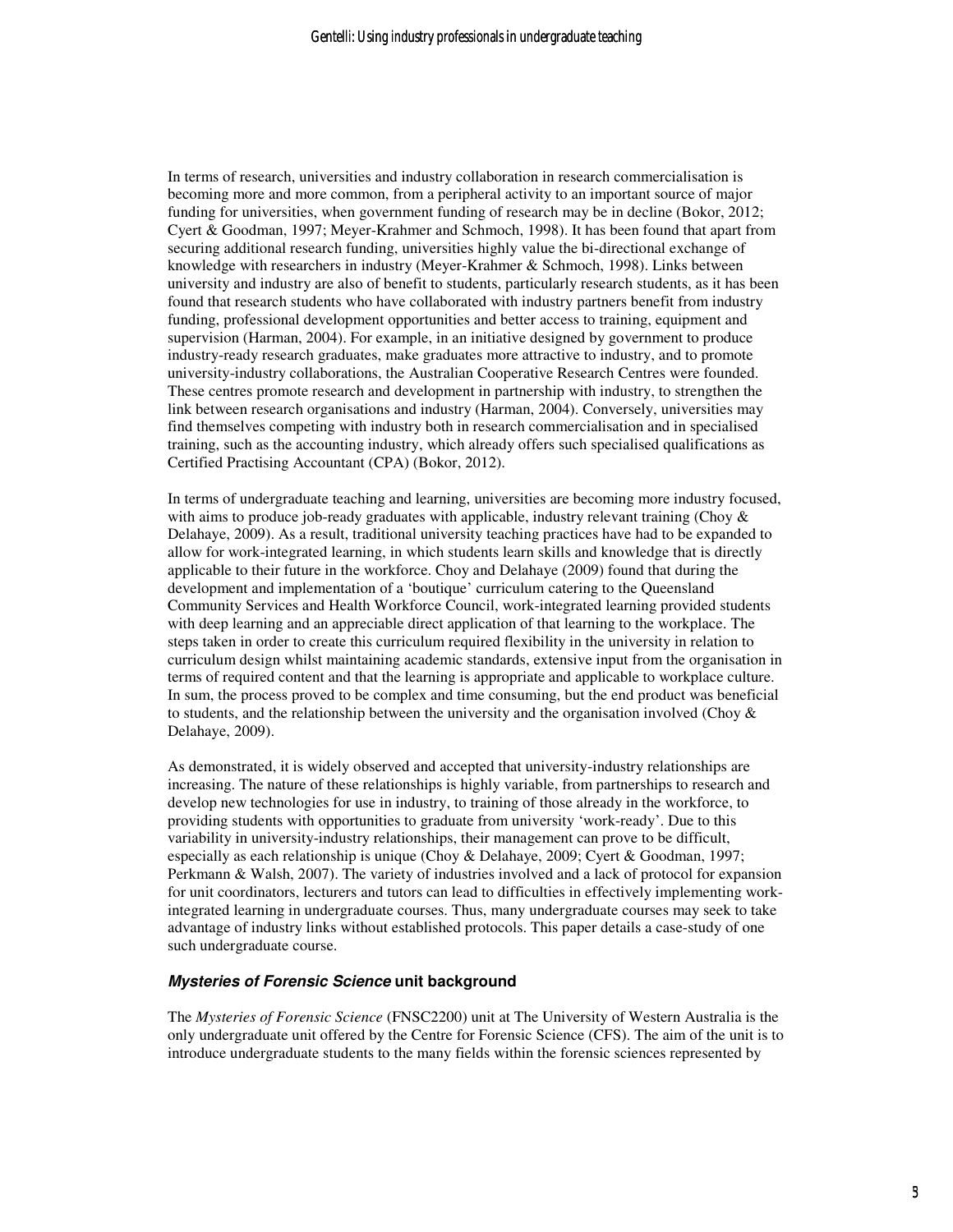practising industry professionals, and to introduce them to opportunities in postgraduate study and research at CFS. The unit is a 'broadening' unit and is not in itself expected to lead to job opportunities, nor does it form part of the requirements for any particular major.

As CFS has expanded through the addition of academics in new fields within forensic science (for example, food science, digital forensics), FNSC2200 has become more and more broad. In an attempt to include information from every academic and every facet of forensic science which the Centre has to offer, FNSC2200 has become something of a seminar series, with 26 one hour lectures over 13 weeks, spoken by a minimum of 16 different lecturers. As a result, there are minimal opportunities for students to discuss and clarify topics raised in lectures, and there is no single lecturer who is a "familiar face" to whom they can direct their enquiries.

Student feedback results over the past few years have indicated students' dissatisfaction with this format, which is also reflected in their marks for assessments and the final exam. In the long term, this is also a concern for CFS, as it may result in fewer undergraduate students with an interest in the forensic sciences matriculating through to the Graduate Certificate, Graduate Diploma, Masters and PhD offered at the Centre.

In an effort to combat this, the unit is being redeveloped with students' concerns in mind, whilst maintaining established ties to industry. Lectures have been pared down to only four lectures each in each of five main topics in the forensic sciences – anthropology, archaeology/entomology, chemistry, DNA analysis, and crime scene investigation. Remaining contact hours were given to the introduction of five tutorials, one for each of the main topics. It was hoped that the tutorials will allow students to revise each topic, facilitate discussion and give feedback to the unit coordinators from assessment in the form of an in-class quiz.

### **Methodology**

Research sought to compare student enjoyment, understanding and value in the same unit from the old seminar style format to the new, simpler format. In order to achieve this, two questionnaires were developed, one for 2014 students of FNSC2200 and one for past students. Two hundred and seventeen students responded to the questionnaire, 38 students from pre-2014 cohorts, and 179 from the 2014 cohort. The questions were the same, with the exception of question two, in which the tense was adjusted depending on the survey. The questions asked were as follows:

- 1. I found lectures to be engaging and interesting
- 2. Tutorials were/would have been a beneficial addition to the lectures
- 3. I had adequate opportunities for discussion, clarification and feedback
- 4. I was encouraged to participate
- 5. The lecture complemented one another
- 6. I value learning from practicing industry professionals
- 7. I would have preferred an overview of more fields within the forensic sciences
- 8. I would have preferred a more in depth understanding of the core fields of the forensic sciences
- 9. I would like to pursue studies in forensic science at the postgraduate level
- 10. Overall, I am glad I chose this unit

Students were asked to indicate their agreement with the above statements on a five-point Likert scale from strongly to strongly agree and unable to comment. Two open questions were then asked of the students: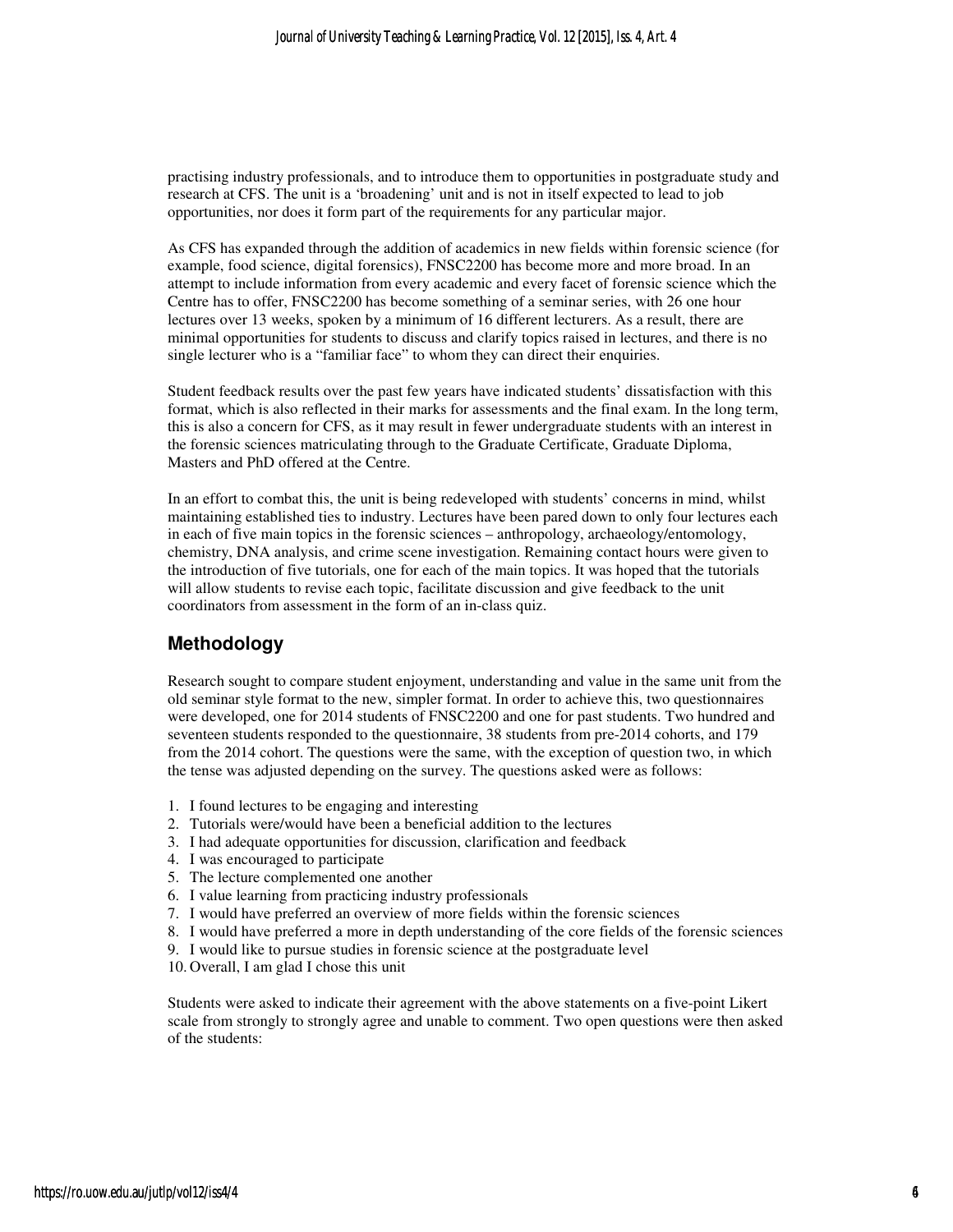- 1. What were the best aspects of FNSC2200?
- 2. Please list any suggestions that will help improve FNSC2200.

The 2014 students completed a paper survey in class during a tutorial in order to maximise student responses. The past student survey was administered online through *Survey Monkey*, with an email invitation to participate sent to past students' university email accounts. All surveys were anonymous and completed voluntarily.

These survey responses were then compared in order to evaluate the effect of adding tutorials to a previously lecture only unit and the importance students placed on lectures given by industry professionals, and the effect of this dominance of lecturers from outside the university on their learning. Responses to the first ten questions are presented as percentage of respondents who selected each level of agreement to each statement. Responses to the two open ended questions have been presented as word clouds, with each word's size relative to its prevalence in the responses.

## **Results**

No significant difference was found between responses from past students and students from the 2014 cohort (Table 1), and so the following results have been amalgamated for the two groups. The reason for the lack of a significant change in opinion from one unit format to another can be explained by the size of the change in format. Only five tutorials were introduced over the semester, and due to staff and time constraints, no repeat tutorials could be run, and so rather than facilitating small group discussion, the tutorials were more focused on assessment and housekeeping between the unit coordinator and the entire cohort.

| Question       | Disagree $(\% )$ |       | Neutral $(\% )$ |       | Agree $(\% )$ |       |
|----------------|------------------|-------|-----------------|-------|---------------|-------|
|                | $pre-2014$       | 2014  | $pre-2014$      | 2014  | $pre-2014$    | 2014  |
|                | 5.26             | 7.26  | 2.63            | 18.99 | 92.11         | 72.63 |
| 2              | 13.16            | 17.88 | 18.42           | 22.91 | 68.42         | 59.22 |
| 3              | 55.26            | 32.4  | 18.42           | 40.22 | 26.32         | 27.37 |
| $\overline{4}$ | 34.21            | 34.64 | 23.68           | 39.66 | 42.11         | 25.7  |
| 5              | 18.42            | 12.29 | 21.05           | 33.52 | 60.53         | 53.07 |
| 6              | 2.63             | 2.79  | 2.63            | 10.06 | 94.74         | 87.15 |
| 7              | 52.63            | 28.49 | 31.58           | 38.55 | 15.79         | 32.4  |
| 8              | 21.05            | 18.99 | 21.05           | 32.4  | 57.89         | 48.04 |
| 9              | 47.37            | 44.69 | 21.05           | 30.17 | 31.58         | 24.58 |
| 10             | 15.79            | 6.15  | $\Omega$        | 20.11 | 84.21         | 72.63 |

Table 1: Percentage agreement to the ten survey statements between pre-2014 students and 2014 students

#### **Agreement to statements**

Students' agreement to the ten statements are detailed in Figure 1. The three statements that received the most positive agreement from students were one, six and ten: I found lectures to be engaging and interesting; I value learning from practising industry professionals; and, overall, I am glad I chose this unit. The three statements that received the most negative agreement from students were three, seven and nine: I had adequate opportunities for discussion, clarification and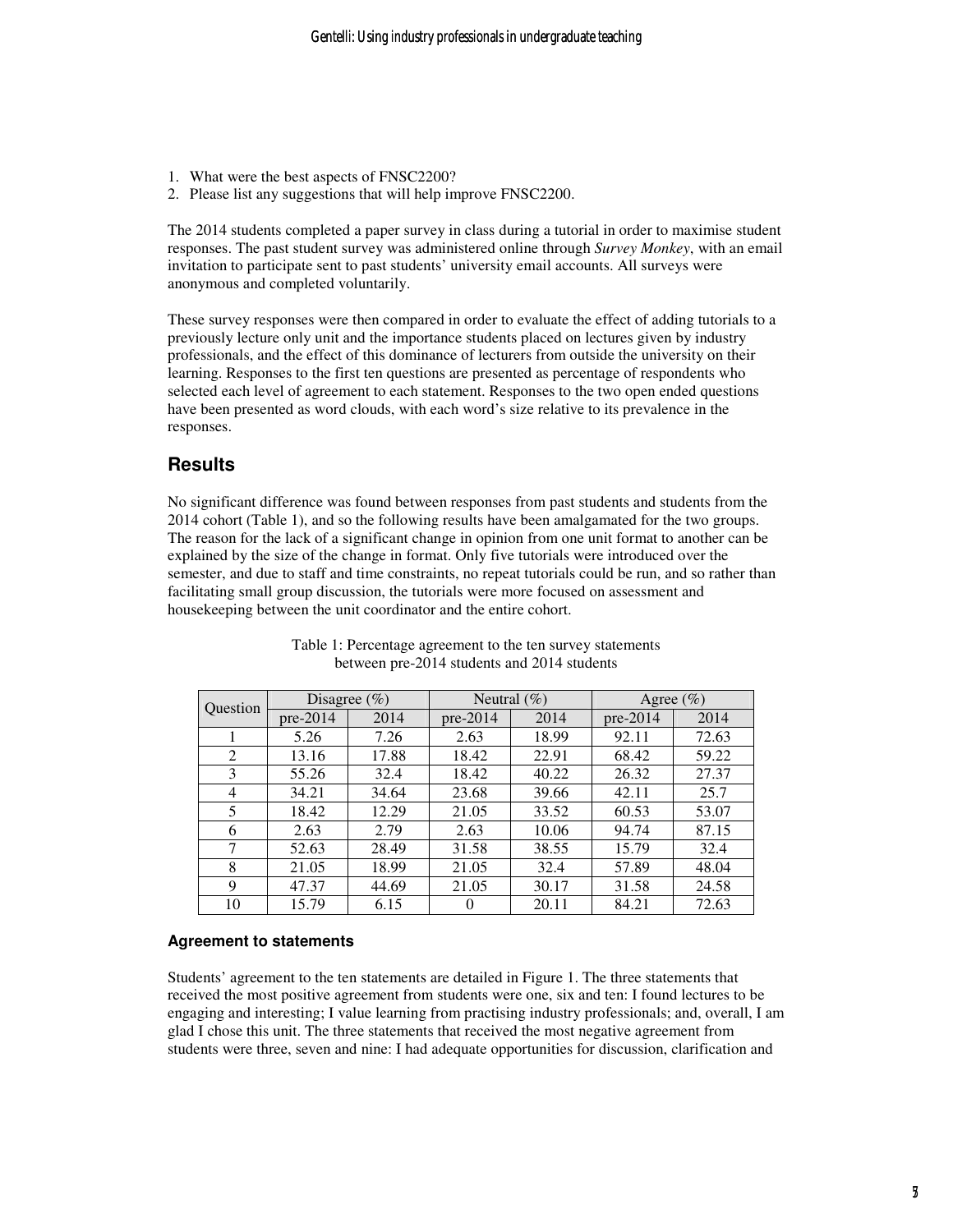feedback; I would have preferred an overview of more fields within the forensic sciences; and, I would like to pursue studies in forensic science at the postgraduate level. These results indicate that students found the unit to be engaging and interesting, particularly those lectures given by practising industry professionals. However, students did not feel that they needed the broad overview of forensic sciences that they received, but would rather focus on the core fields of forensic science (for the purposes of this unit, defined as crime scene investigation, forensic anthropology/archaeology, forensic DNA analysis, forensic chemistry and forensic entomology). These core fields could perhaps be better covered by Centre for Forensic Science staff.



#### **Question number**

Figure 1: Respondents' agreement to the ten statements above

#### **Responses to open ended questions**

Responses to the two open ended questions confirmed and clarified the results of the ten previous statements. These responses are detailed in Figures 2 and 3. Seventy-one students specifically mentioned the lectures given by police officers as the best aspect of the unit, with a further fourteen mentioning industry professionals and seven mentioning lectures given by experts. This gives a total of 42.4% of students who responded to the question "What were the best aspects of FNSC2200?", with a specific mention of industry professionals, experts or the police force.

Conversely, responses to the request "Please list any suggestions that will help improve FNSC2200" consisted overwhelmingly of suggestions to what has been categorised as 'traditional' lecture/tutorial format aspects of university teaching and learning. Sixty-three respondents mentioned smaller, more frequent tutorials, 48 suggested all lectures be recorded and made available to students. Similarly, 24 respondents suggested more online, Learning Management System materials, with a further 20 specifically suggesting weekly readings or at least lecture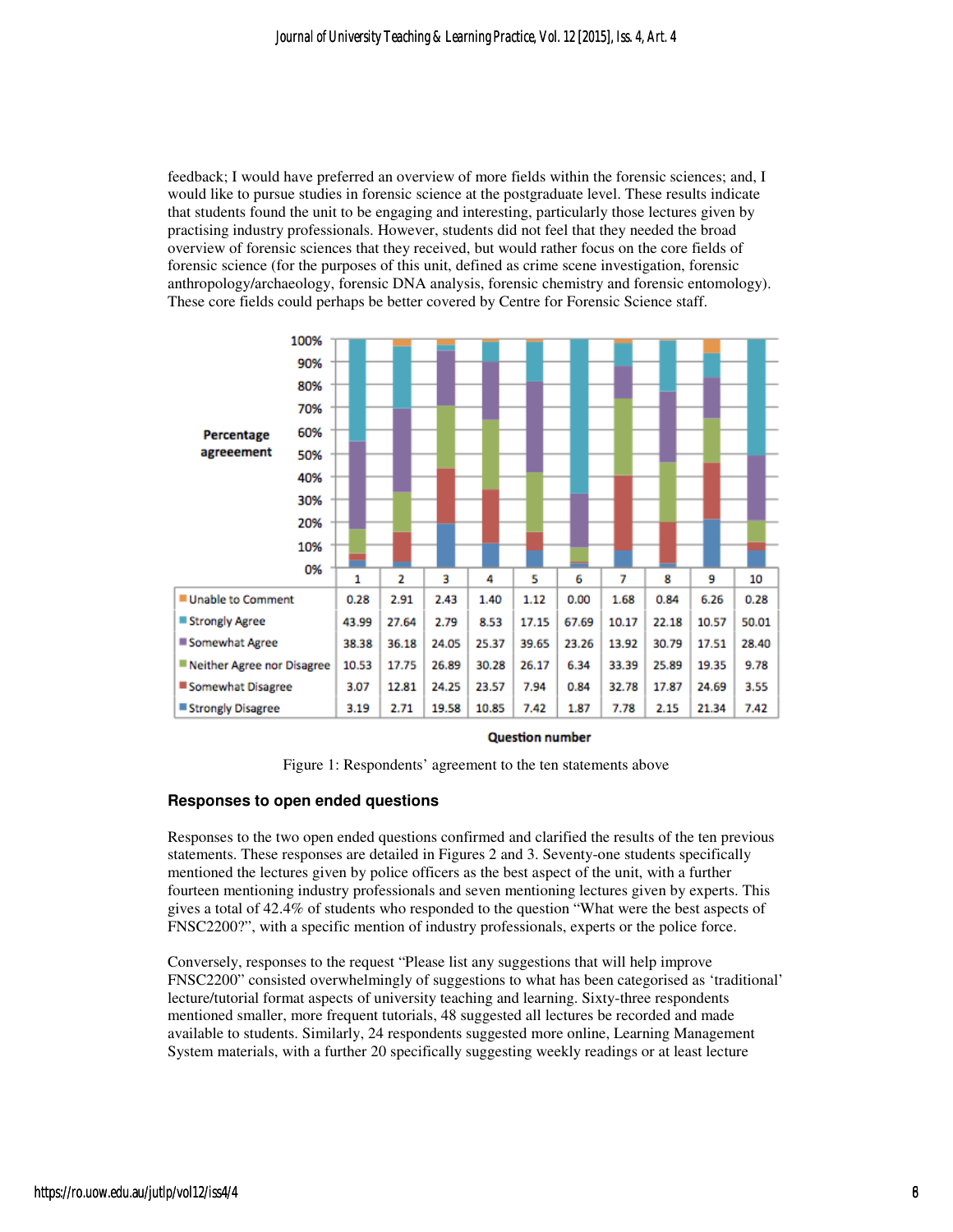

notes be made available to students. In total 83.8% of respondents suggested 'traditional' lecture/tutorial format aspects be included in Mysteries of Forensic Science.

Figure 2: *Wordle* word cloud indicating the most common terms students used in response to "What were the best aspects of FNSC2200?"



Figure 3: *Wordle* word cloud indicating the most common terms students used in response to "Please list any suggestions that will help improve FNSC2200"

# **Discussion**

Results from the administered survey clearly show that students of FNSC2200, Mysteries of Forensic Science, find lectures given by industry professionals to be important, engaging and interesting. Students recognise the importance of university-industry links and appreciate the opportunity to learn from those practising in the field that they may want to go into after university.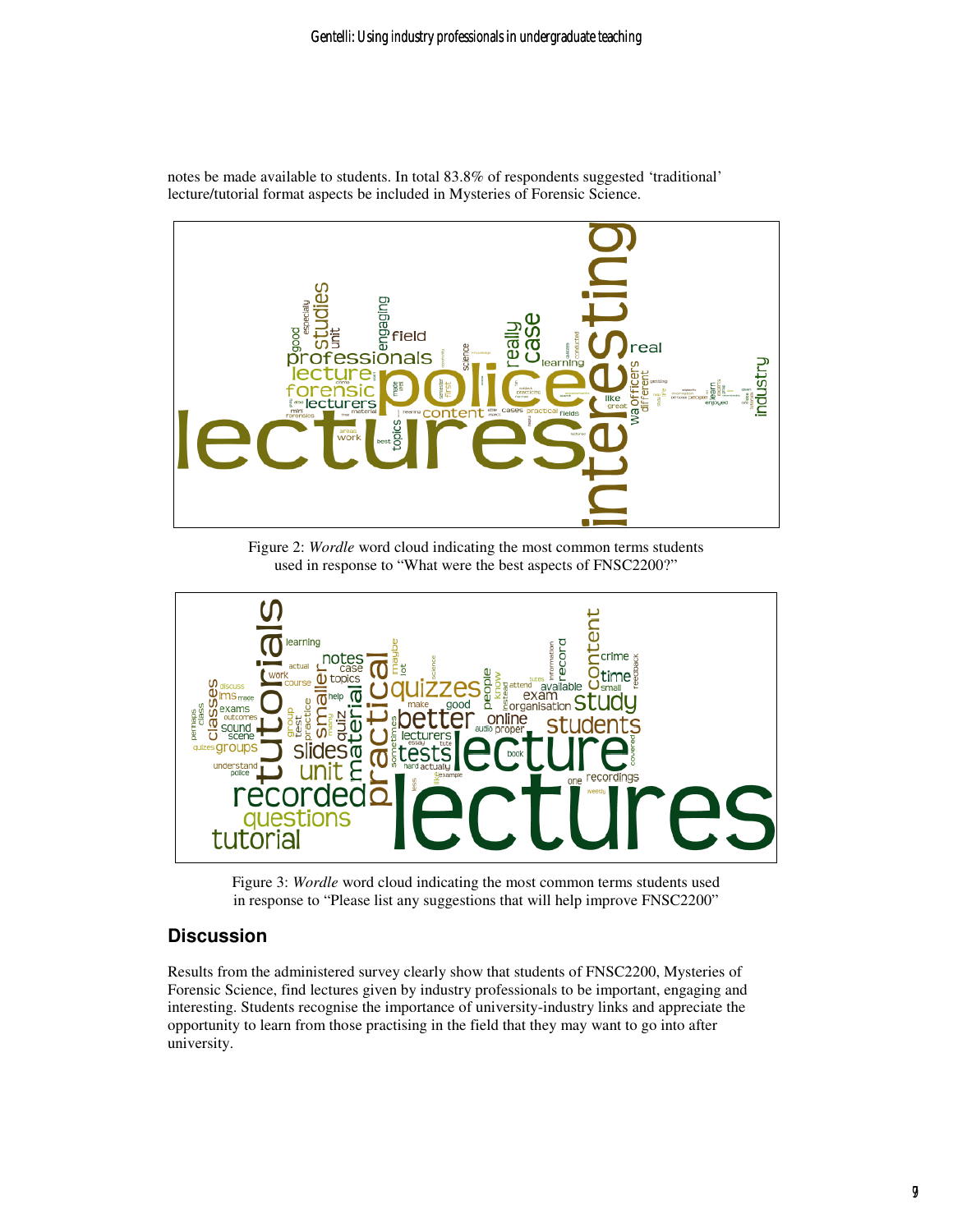However, it has also been found that the removal of those aspects of university teaching which were sacrificed to allow for a maximum amount of guest lectures from practising forensic professionals have negatively affected students' experience in the unit. In response to the survey questions, students acknowledge that they require the flexibility of recorded lectures available online, a unit reader or text and frequent small group tutorials to facilitate discussion, clarification and feedback.

The positives and negatives of the unit, as seen by students, are in fact linked. Lectures could not always be recorded and made available online due to sensitive material. To combat this, students were told that attendance at lectures was compulsory, however lecture attendance was not recorded and many students felt it was unreasonable to expect them to be able to attend all lectures, as reflected in written feedback. The number of visiting lecturers teaching the unit, who would not always be able to provide a lecture topic in advance of the semester, made the compilation of lecture notes or a unit reader difficult. Time constraints, due to the number of lectures over the semester, meant that only five tutorials could be included, and staff constraints meant that repeat tutorials were not possible. As such, tutorials took place infrequently, with the entire cohort present (about 200 students) and could not adequately facilitate small group discussion.

A compromise clearly needs to be reached between two extremes of undergraduate teaching: a seminar series style format which showcases many facets of the subject and the university's close ties to industry, and a lecture/tutorial style format taught by one lecturer. Both styles have their advantages and disadvantages for student learning and are ideally combined to give the most advantages to students. This case study has shown that students require frequent small group discussion and flexibility, and that they appreciate engaging with industry professionals.

### **Recommendations**

The recommendations borne out of this case study and relevant for any undergraduate course that utilises close ties to industry are:

- Divide the course into sections and have the unit coordinator give an introductory lecture to each section. In this case, the sections would be each of the five core fields of forensic science. This introductory lecture would be complemented with a chapter from a textbook to read and in-class discussion. Further, it will allow students to understand the context of guest lectures.
- Have the unit coordinator introduce each guest lecturer, reminding students of where the guest lecture fits into what they learnt in the introductory lecture, providing continuity and allowing students to become familiar with the unit coordinator, who they will go to for help if needed.
- Rigorous communication with guest lecturers throughout the year is required to maintain continuity between lectures and to compile a unit reader for students. If each lecturer suggests one journal article or book chapter which would complement or demonstrate what they will say in a lecture, students can benefit from further clarification and resources to study from. Providing each guest lecturer with a copy of the introductory lecture for their section of the course will allow them to understand where they might fit into that section, and to lecture accordingly.
- Frequent small group tutorials have been demonstrated to be beneficial to student learning. In this case study, it has been shown that students also recognise the importance of small group discussion. Weekly tutorials should not be sacrificed for further guest lectures.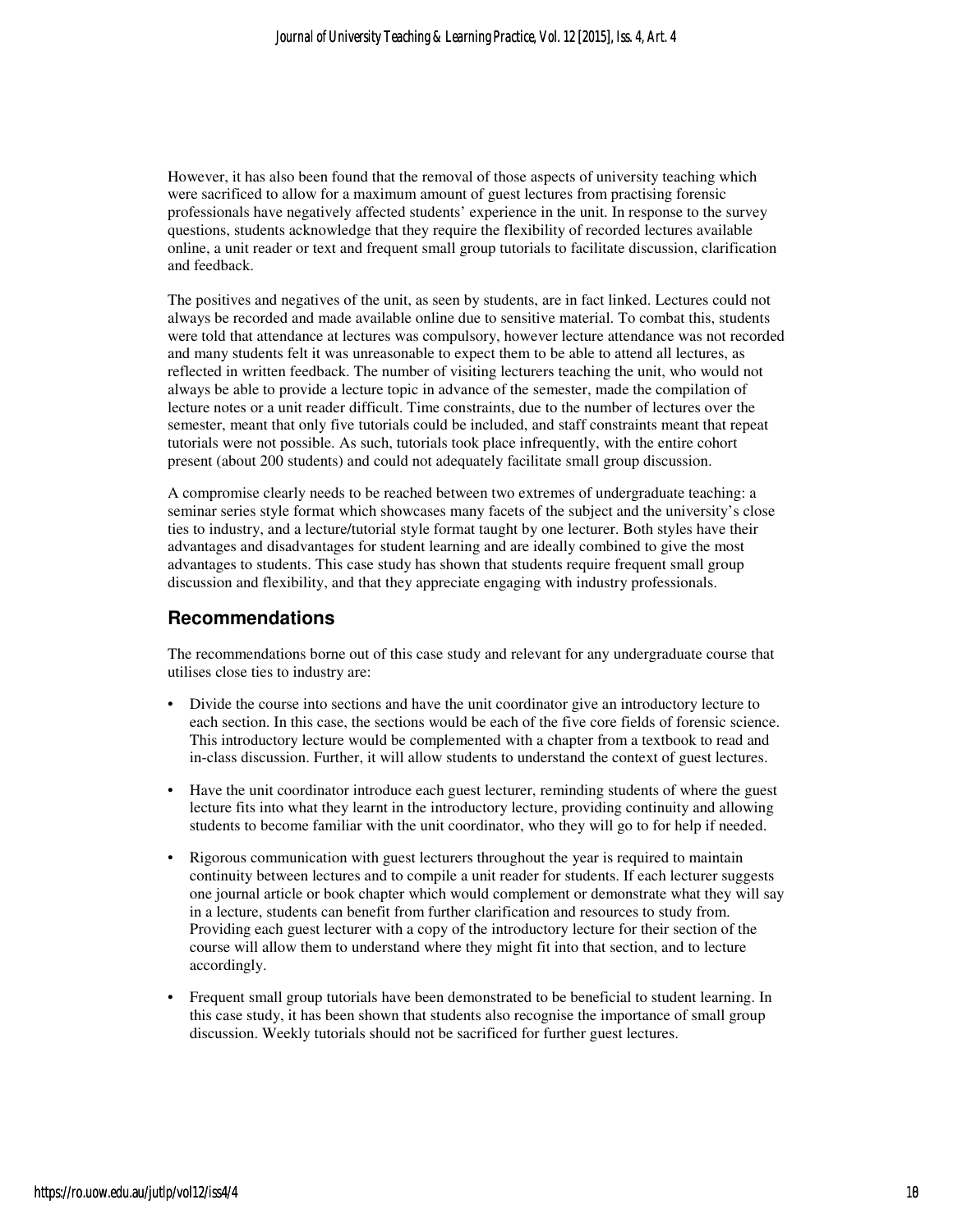# **Conclusion**

University-industry links are growing ever stronger and more varied, as the benefits to both parties are increasingly recognised. As a follow-on effect, universities are increasingly marketing themselves to potential undergraduate students as offering courses that produce real world, jobready graduates from such innovative teaching techniques as work-integrated learning. As a result, the ties between universities and industry are being increasingly utilised to provide teaching and experience to undergraduate students, in addition to postgraduate research.

This study demonstrates a case in which industry professionals were perhaps over-utilised as undergraduate teachers, with a detrimental effect on student learning due to the sacrificing of lecture/tutorial benefits such as small group discussion, recorded lectures and a unit reader. Results indicated that students appreciate and acknowledge the benefits of learning from practising industry professionals; however, they overwhelmingly supported the reintroduction of tutorials, recorded lectures and a unit reader. It has been found that rather than one extreme or another, that is; a seminar series style format of guest lecturers versus an entirely unit coordinator lectured unit, ideally the benefits of both are provided to students. This can be achieved by reaching a balance between guest lectures and lectures from the unit coordinator, increased communication with guest lecturers to ensure continuity and to create a unit reader, and frequent small group tutorials.

# **Acknowledgments**

Thanks to The University of Western Australia's Centre for Forensic Science, particularly my teaching internship supervisor Daniel Franklin, unit coordinator Ian Dadour, tutors Ambika Flavel and Sasha Voss, and the students of FNSC2200. Thanks also to the Centre for the Advancement of Teaching and Learning, particularly the Postgraduate Teaching Internship Scheme and Lee Partridge, for making this project possible. Finally, thanks to Teaching and Learning Forum 2015 for accepting an earlier version of this work for presentation.

## **References**

Ali-Choudhury, R, Bennett, R & Savani, S 2008. University marketing directors' views on the components of a university brand. *International Review on Public and Nonprofit Marketing,* vol. 6, no. 1, pp. 11-33. http://dx.doi.org/10.1007/s12208-008-0021-6

Bligh, D 1972. *What's the use of lectures?* Harmondsworth: Penguin.

Bokor, J 2012. *University of the future*. Melbourne: Ernst and Young.

Brown, G A 1989. Lectures and lecturing. In T Husen & T N Postlethwaite (Eds), *International encyclopaedia of education: Research and studies.* Supplementary Vol. 1. Oxford: Pergamon Press.

Butler, J A 1992. Use of teaching methods within the lecture format. *Medical Teacher,* vol. 14, no. 1, pp. 11-25. http://informahealthcare.com/doi/abs/10.3109/01421599209044010?journalCode=mte

Choy, S C & Delahaye, B L 2009. University-industry partnership for pedagogy: Some principles for practice. Paper presented at the 16th World Association for Cooperative Education Conference, Vancouver. http://waceinc.org/papers/vancouver/Australia/Choy,%20Delahaye.pdf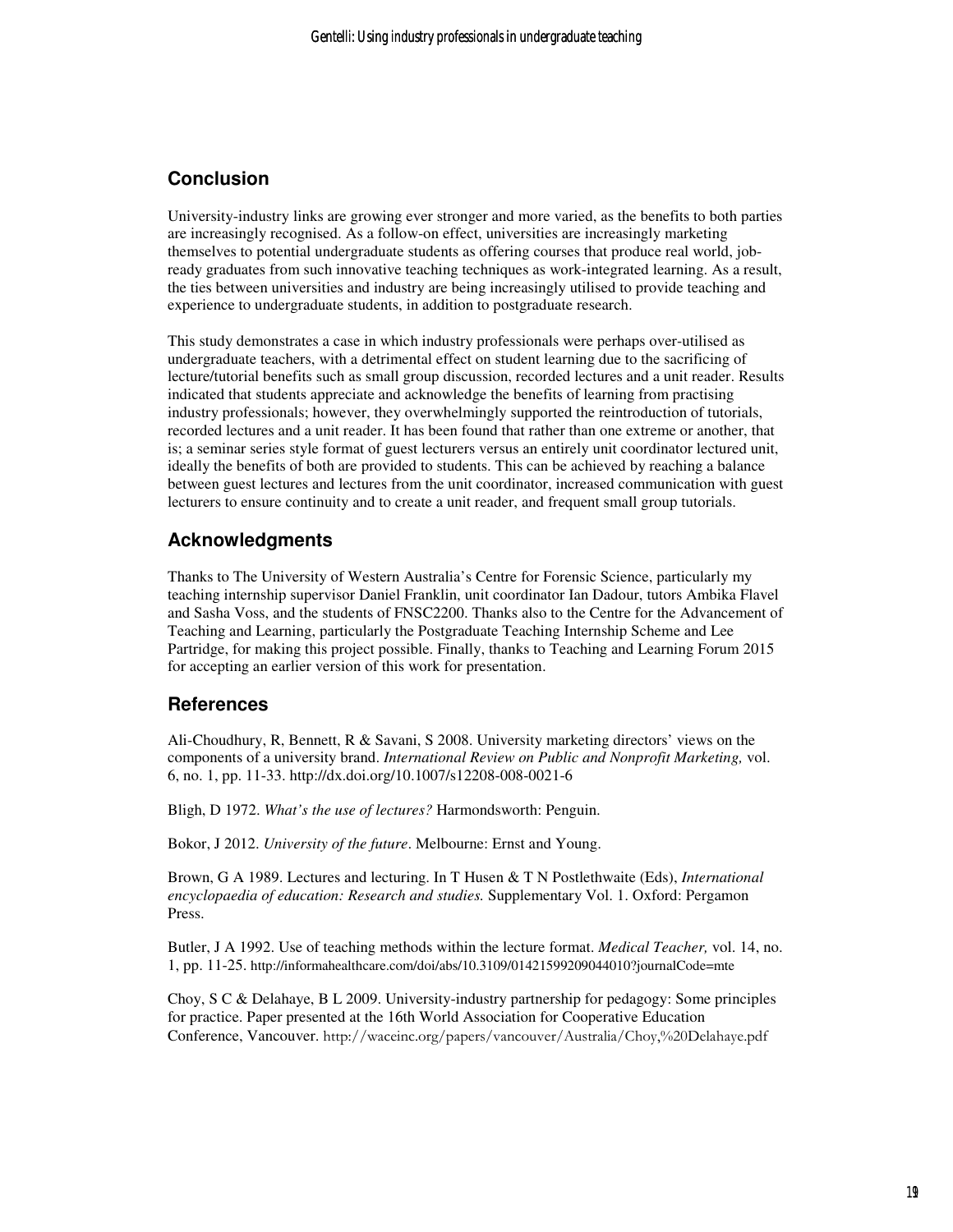Conner, K & Prahalad, C K 1996. A resource based theory of the firm: Knowledge versus opportunism. *Organization Science*, vol. 7, no. 5, pp. 477-501. http://dx.doi.org/10.1287/orsc.7.5.477

Costin, F 1972. Lecturing versus other methods of teaching: A review of research. *British Journal of Educational Technology*, vol. 33, no. 1, pp. 4-31. http://dx.doi.org/10.1111/j.1467- 8535.1972.tb00570.x

Cox, E S, Clark, W P, Health, H & Plumpton, B. 2000. Key facilitation skills for effective online discussion groups: Herding cats through Piccadilly Circus. *International Distance Education and Open Learning Conference Adelaide* University of South Australia, 11-13 September. http://pandora.nla.gov.au/pan/24005/20020403- 0000/www.com.unisa.edu.au/cccc/papers/refereed/paper11/Paper11-1.htm

Cyert, R M & Goodman, P S 1997. Creating effective university-industry alliances: An organizational learning perspective. *Organizational Dynamics*, vol. 24, no. 4, pp. 45-57. http://dx.doi.org/10.1016/S0090-2616(97)90036-X

Dawson, S 1998. *Effective tutorial teaching*. Melbourne: RMIT Publishing.

Dowling, C, Godfrey, J M & Gyles, N 2003. Do hybrid flexible delivery teaching methods improve accounting students' learning outcomes? *Accounting Education: An International Journal*, vol. 12, no. 4, pp. 373-391. http://dx.doi.org/10.1080/0963928032000154512

Gremler, D, Hoffman, D, Keaveney, S & Wright, L 2000. Experiential learning exercises in services marketing courses. *Journal of Marketing Education*, vol. 22, no. 1, pp. 35-44. http://dx.doi.org/10.1177/0273475300221005

Hake, R R 1998. Interactive engagement versus traditional methods: A six thousand student survey of mechanics test data for introductory physics courses. *American Journal of Physics*, vol. 66, no. 1, pp. 64-74. http://dx.doi.org/10.1119/1.18809

Hamel, G 1991. Competition for competence and inter-partner learning within international strategic alliances. *Strategic Management Journal*, vol. 12, no. S1, pp. 83-103. http://dx.doi.org/10.1002/smj.4250120908

Harman, K M 2004. Producing 'industry-ready' doctorates: Australian Cooperative Research Centre approaches to doctoral education. *Studies in Continuing Education*, vol 26, no. 3, pp. 387- 404. http://dx.doi.org/10.1080/0158037042000265944

James, R L (1978). The tutorial. In R B King (Ed.), *Tutoring.* Perth: Research Unit in University Education, The University of Western Australia.

Keddie, J & Trotter, E 1998. Teaching note: Promoting participation — breathing new life into the old technology of a traditional tutorial: a teaching note. *Accounting Education*, vol. 7, no. 2, pp. 171-181. http://dx.doi.org/10.1080/096392898331243

Lambe, C J & Spekman, R E 1997. Alliances, external technology acquisition, and discontinuous technological change. *Journal of Product Innovation Management*, vol. 14, no. 2, pp. 102-116. http://dx.doi.org/10.1111/1540-5885.1420102